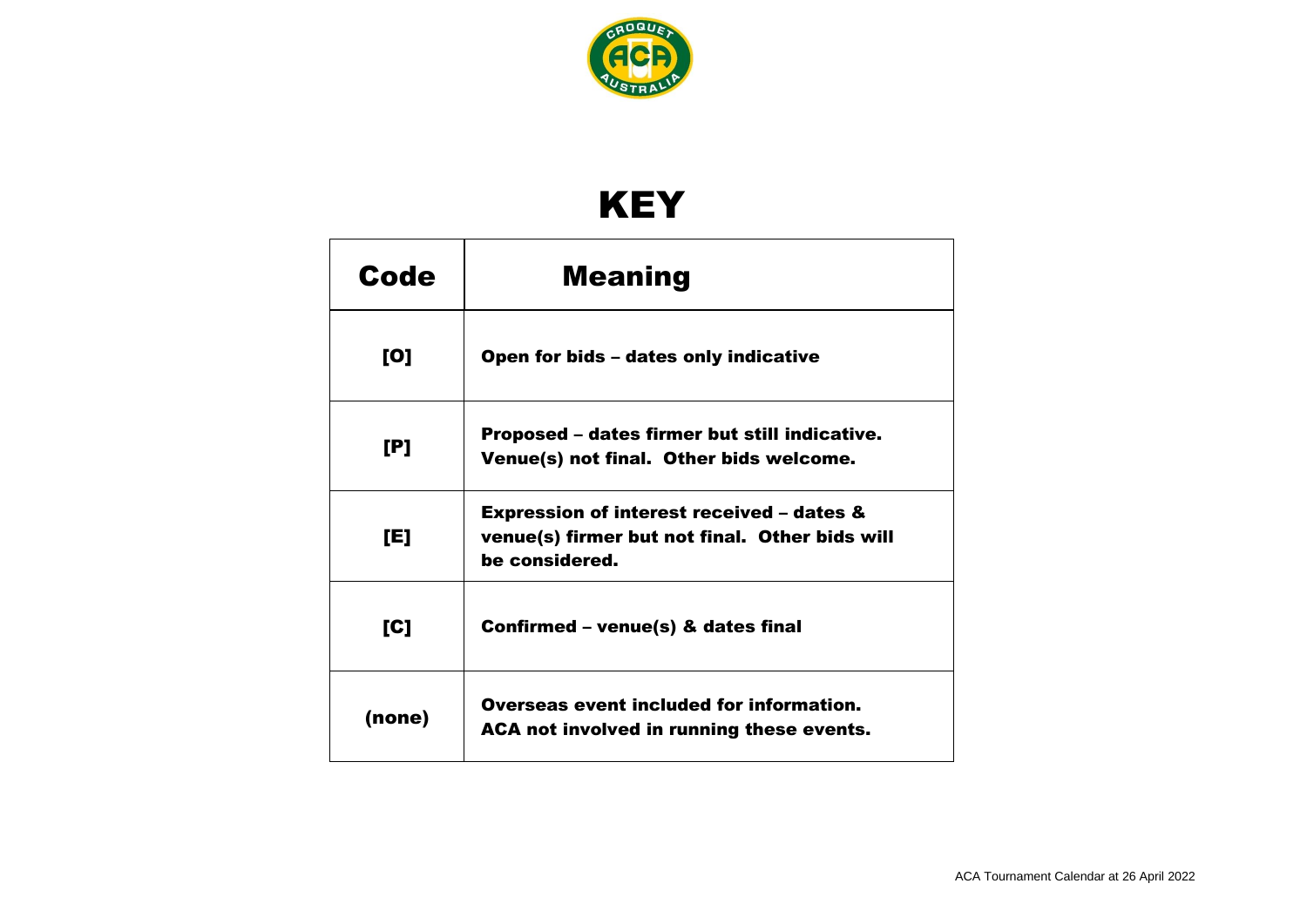

| <b>DATES</b>                                                                               | <b>EVENT</b>                                                                                                 | <b>DETAILS</b>                  |
|--------------------------------------------------------------------------------------------|--------------------------------------------------------------------------------------------------------------|---------------------------------|
| <b>January (cancelled)</b>                                                                 | GC Under 21 Championship                                                                                     | [C] Windsor CC, Brisbane, QLD   |
| Friday 12 - Sunday 14 February<br>(cancelled)                                              | President's GC Eights                                                                                        | [C] Cairnlea, Victoria          |
| Wednesday 10 - Sunday 21 March<br>(EASTER Friday 2- Monday 5 April)<br>(postponed to 2022) | AC Gold+Silver Medals (10-12 March)<br>AC Men's & Women's Singles (13-16 March)<br>AC Eire Cup (17-21 March) | [C] Sydney, NSW                 |
| Saturday 8 - Sunday 16 May                                                                 | GC Open Doubles Championship 8-11 May<br>GC Open Singles Championship 12-16 May                              | [C] Cairnlea, Victoria          |
| <b>Saturday 12 to Monday 14 June</b><br>(cancelled)                                        | Patron's Trophy                                                                                              | [C] Wynnum CC, Brisbane QLD     |
| Wednesday 1 - Sunday 12 September<br>(cancelled)                                           | GC Gold+Silver Medals 1-3 Sept<br>GC Men's & Women's Singles 4-7 Sept<br>GC Interstate Shield 8-12 Sept      | [C] Launceston/Latrobe, TAS     |
| Friday 17 - Sunday 19 September<br>(postponed to April 2022)                               | Australian Gateball Championship                                                                             | [C] Runaway Bay, Gold Coast QLD |
| Monday 27 Sept - Friday 1 October<br>(cancelled)                                           | GC Handicap Doubles Championship<br>GC Handicap Singles Championship                                         | [C] Twin City CC, Albury NSW    |
| Friday 8 - Monday 11 October<br>(cancelled)                                                | President's AC Eights                                                                                        | [C] Cairnlea, Victoria          |
| Saturday 20 - Sunday 28 November<br>(cancelled)                                            | AC Open Doubles Championship 20-22 Nov<br>AC Open Singles Championship 23-28 Nov                             | [C] Cairnlea, Victoria          |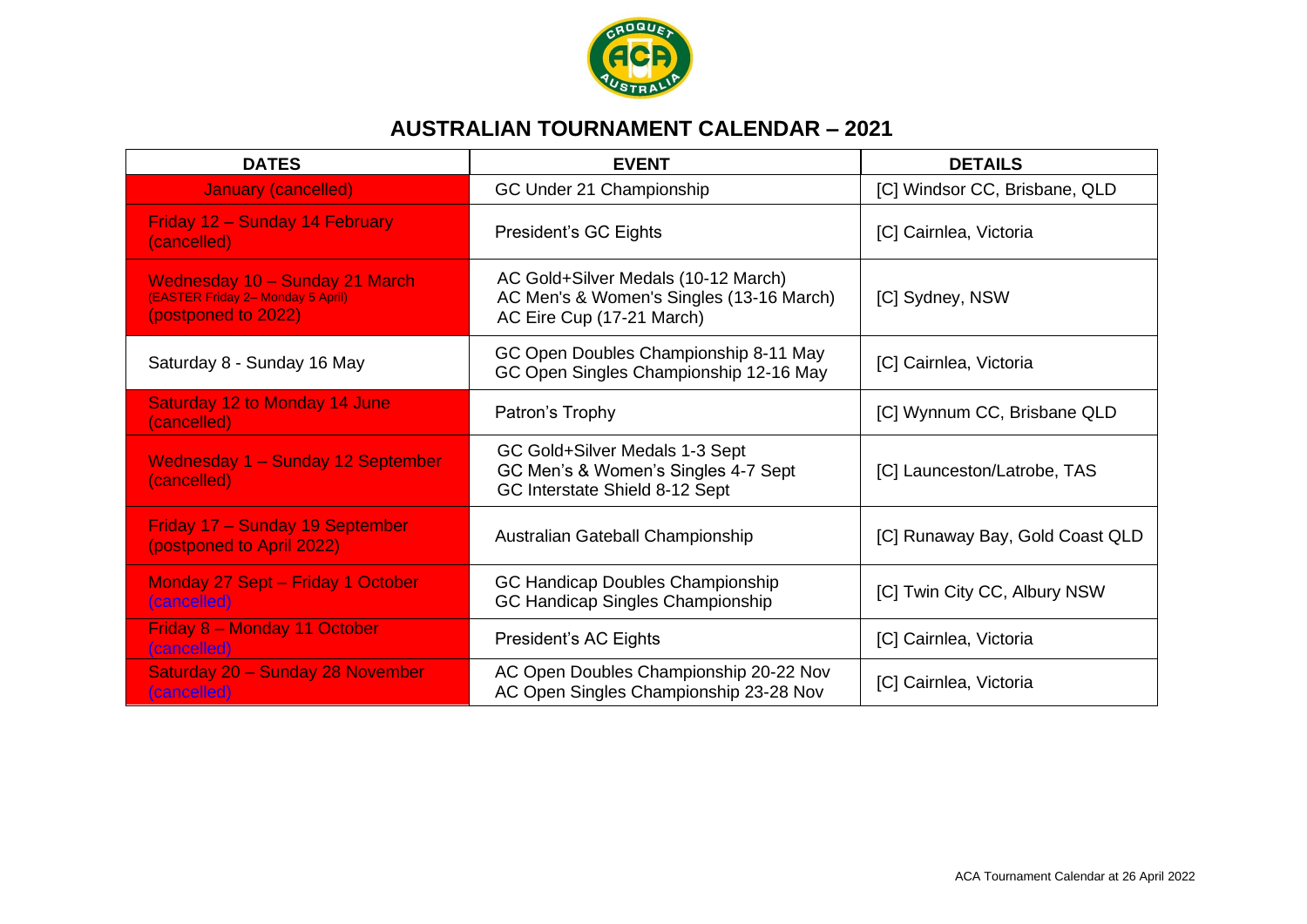

| <b>DATES</b>                                                       | <b>EVENT</b>                                                                                                              | <b>DETAILS</b>                  |
|--------------------------------------------------------------------|---------------------------------------------------------------------------------------------------------------------------|---------------------------------|
| Wed 5 - Wed 12 January<br>(postponed – now Jan 2023)               | WCF AC Women's World Championship                                                                                         | [C] Christchurch, New Zealand   |
| Saturday 8 - Monday 10 January<br>(cancelled)                      | GC Under 21 Championship                                                                                                  | [C] Maitland CC, NSW            |
| Friday 11 - Sunday 13 February                                     | President's GC Eights                                                                                                     | [C] Cairnlea, Victoria          |
| Sunday 6 - Thursday 10 February<br>(postponed - NZ? Early 2023?)   | WCF U21 GC World Championship                                                                                             | [C] Hamilton et al, New Zealand |
| Saturday 12 - Friday 18 March<br>(Easter is 15-18 April 2022)      | AC Gold+Silver Medals (postponed to Oct)<br>AC Men's & Women's Singles (12-15 March)<br>AC Eire Cup (16-18 March)         | [C] Sydney, NSW                 |
| Friday 1 - Sunday 3 April<br>(postponed from Sept 2021)            | <b>Australian Gateball Championships</b>                                                                                  | [C] Runaway Bay, Gold Coast QLD |
| Saturday 7 - Sunday 15 May                                         | GC Open Doubles Championship (7-10 May)<br>GC Open Singles Championship (11-15 May)                                       | [C] Cairnlea, Victoria          |
| Saturday 11 to Monday 13 June                                      | Patron's Trophy                                                                                                           | [O]                             |
| Saturday 30 July - Sunday 7 August<br>(postponed from NZ Feb 2022) | <b>WCF GC World Championship</b>                                                                                          | [C] Southwick, UK (was NZ)      |
| Wednesday 7 - Sunday 18 September                                  | GC Gold+Silver Medals (7-9 Sept)<br>GC Men's & Women's Singles (10-13 Sept)<br>GC Interstate Shield (14-18 Sept)          | [C] Adelaide, South Australia   |
| Monday 26 - Friday 30 September                                    | GC Handicap Doubles Championship<br>GC Handicap Singles Championship                                                      | [C] Twin City CC, Albury NSW    |
| Friday 7 - Monday 10 October                                       | President's AC Eights                                                                                                     | [C] Cairnlea, Victoria          |
| Saturday 22 - Saturday 30 October                                  | AC Open Doubles Championship (22-24 Oct)<br>AC Gold+Silver Medals (25-27 Oct)<br>AC Open Singles Championship (25-30 Oct) | [C] Cairnlea, Victoria          |
| Saturday 12 - Tuesday 29 November                                  | WCF MacRobertson Shield (AC Team Tier 1)                                                                                  | [C] Cairnlea, Victoria          |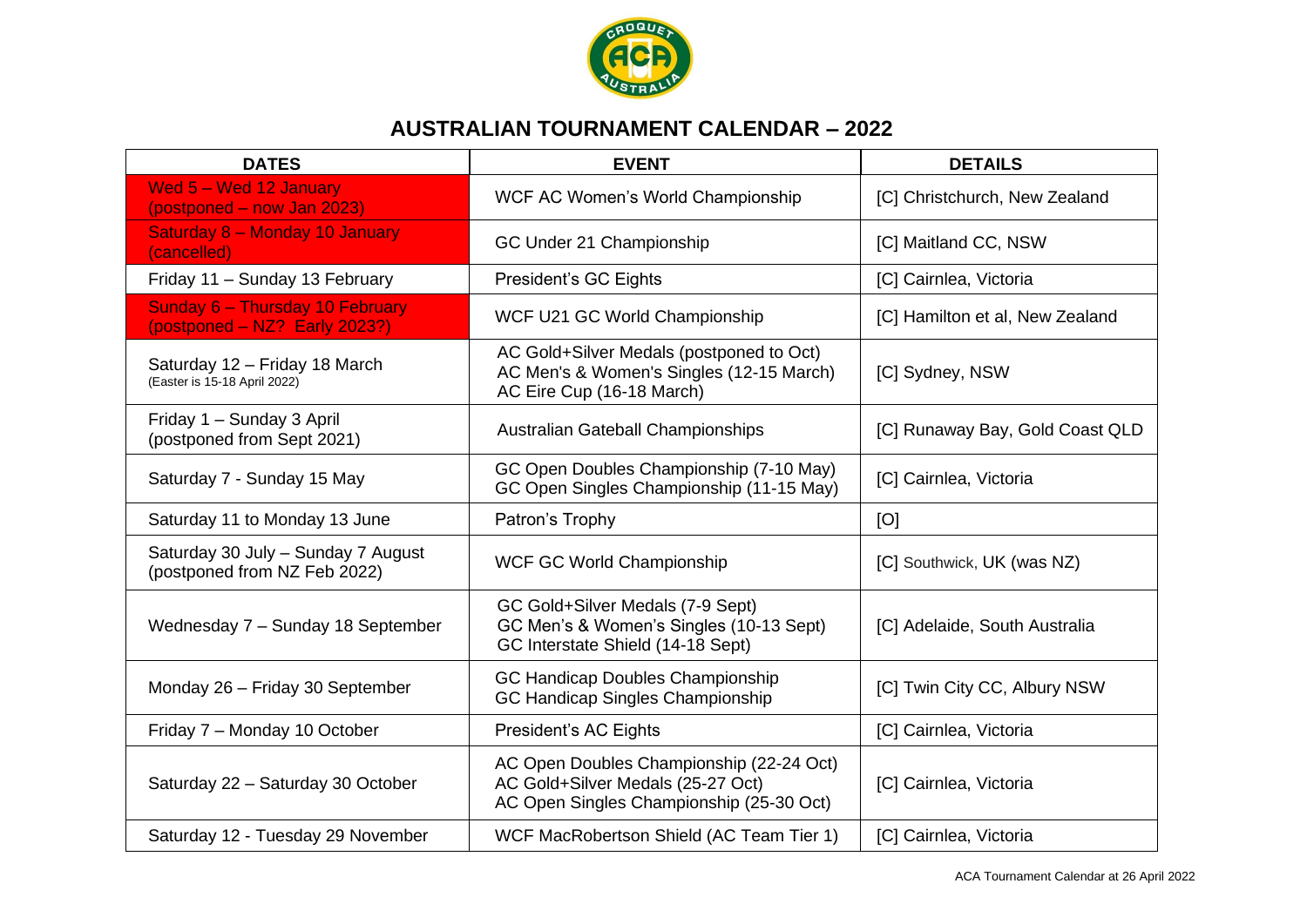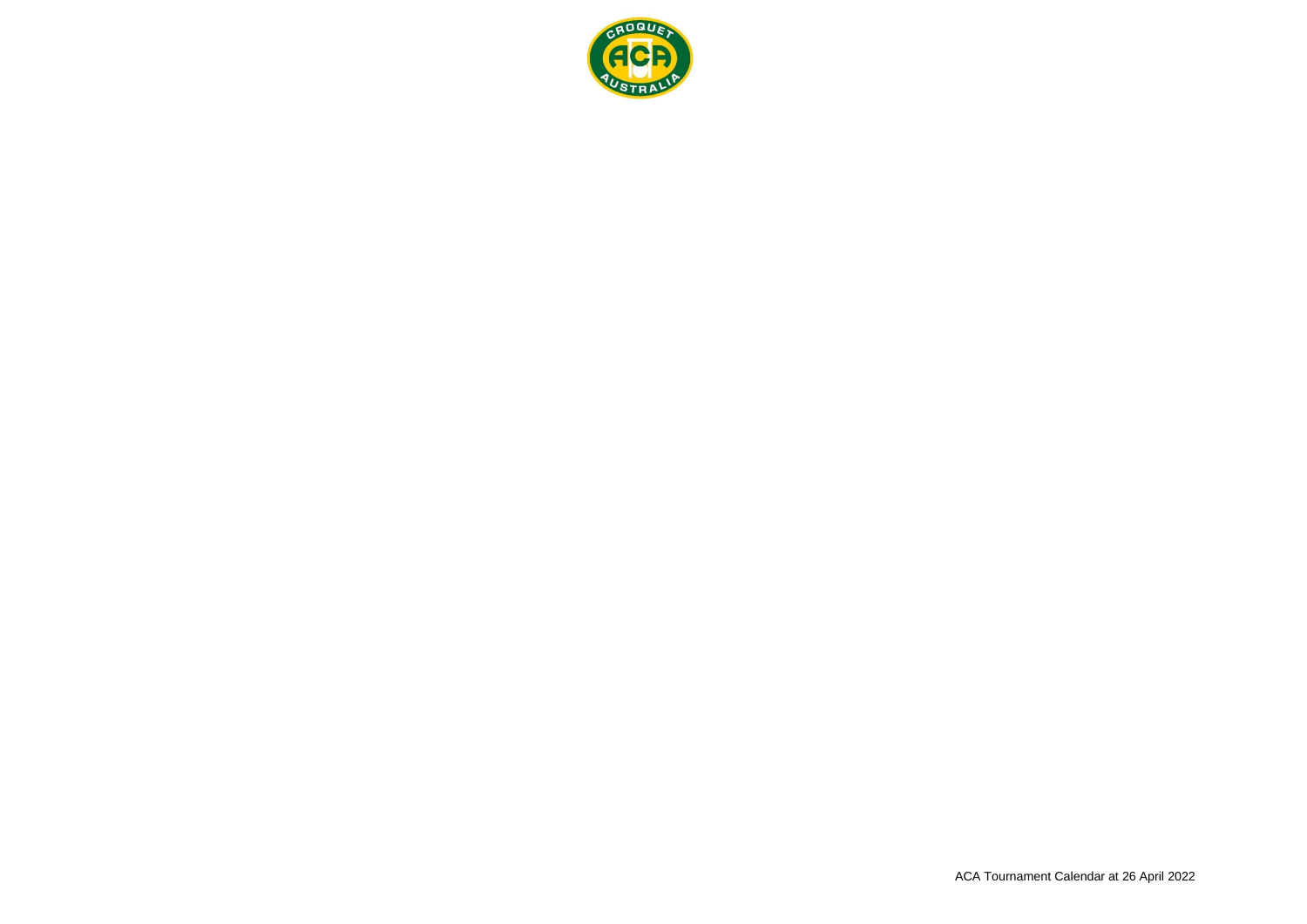

| <b>DATES</b>                                                        | <b>EVENT</b>                                                                                                | <b>DETAILS</b>                     |
|---------------------------------------------------------------------|-------------------------------------------------------------------------------------------------------------|------------------------------------|
| Saturday 7 - Saturday 14 January<br>(postponed from 2022)           | WCF AC Women's World Championship                                                                           | [P] Canterbury, New Zealand        |
| Saturday 14 - Monday 16 January                                     | GC Under 21 Championship                                                                                    | [E] Brisbane, Queensland           |
| Wednesday 8 - Sunday 12 February<br>(postponed from Feb 2022)       | WCF U21 GC World Championship                                                                               | [P] Hamilton et al, New Zealand    |
| Friday 10 - Sunday 12 February                                      | President's GC Eights                                                                                       | [E] Cairnlea, Victoria             |
| Wednesday 8 - Sunday 19 March<br>(EASTER Friday 7- Monday 10 April) | AC Gold+Silver Medals (8-10 March)<br>AC Men's & Women's Singles (11-14 March)<br>AC Eire Cup (15-19 March) | [C] Cairnlea, Victoria             |
| Saturday 6 - Sunday 14 May                                          | GC Open Doubles Championship (6-9 May)<br>GC Open Singles Championship (10-14 May)                          | [E] Cairnlea, Victoria             |
| Saturday 10 to Monday 12 June                                       | Patron's Trophy                                                                                             | [O]                                |
| Saturday 15 - Sunday 23 July                                        | <b>WCF AC World Championship</b>                                                                            | [C] Hurlingham et al, England      |
| Monday 7 - Monday 14 August                                         | <b>WCF GC Women's World Championship</b>                                                                    | [P] Sussex, England                |
| 7 - 10 Sept                                                         | Australian Gateball Championship                                                                            | [P] Twin City CC, Albury, Victoria |
| <b>September</b><br>(note: to be held prior to School Holidays)     | GC Gold+Silver Medals (Sept)<br>GC Men's & Women's Singles (Sept)<br><b>GC Interstate Shield (Sept)</b>     | [C] Western Australia              |
| Friday 6 - Monday 9 October                                         | President's AC Eights                                                                                       | [C] Cairnlea, Victoria             |
| Saturday 14 - Saturday 21 October                                   | WCF Over 50's GC World Championship                                                                         | [P] Bunbury, Western Australia     |
| October/November                                                    | GC Handicap Doubles Championship<br>GC Handicap Singles Championship                                        | [E] Wodonga CC, Victoria           |
| Saturday 18 - Sunday 26 November                                    | AC Open Doubles Championship (18-20 Nov)<br>AC Open Singles Championship (21-26 Nov)                        | [C] Cairnlea, Victoria             |